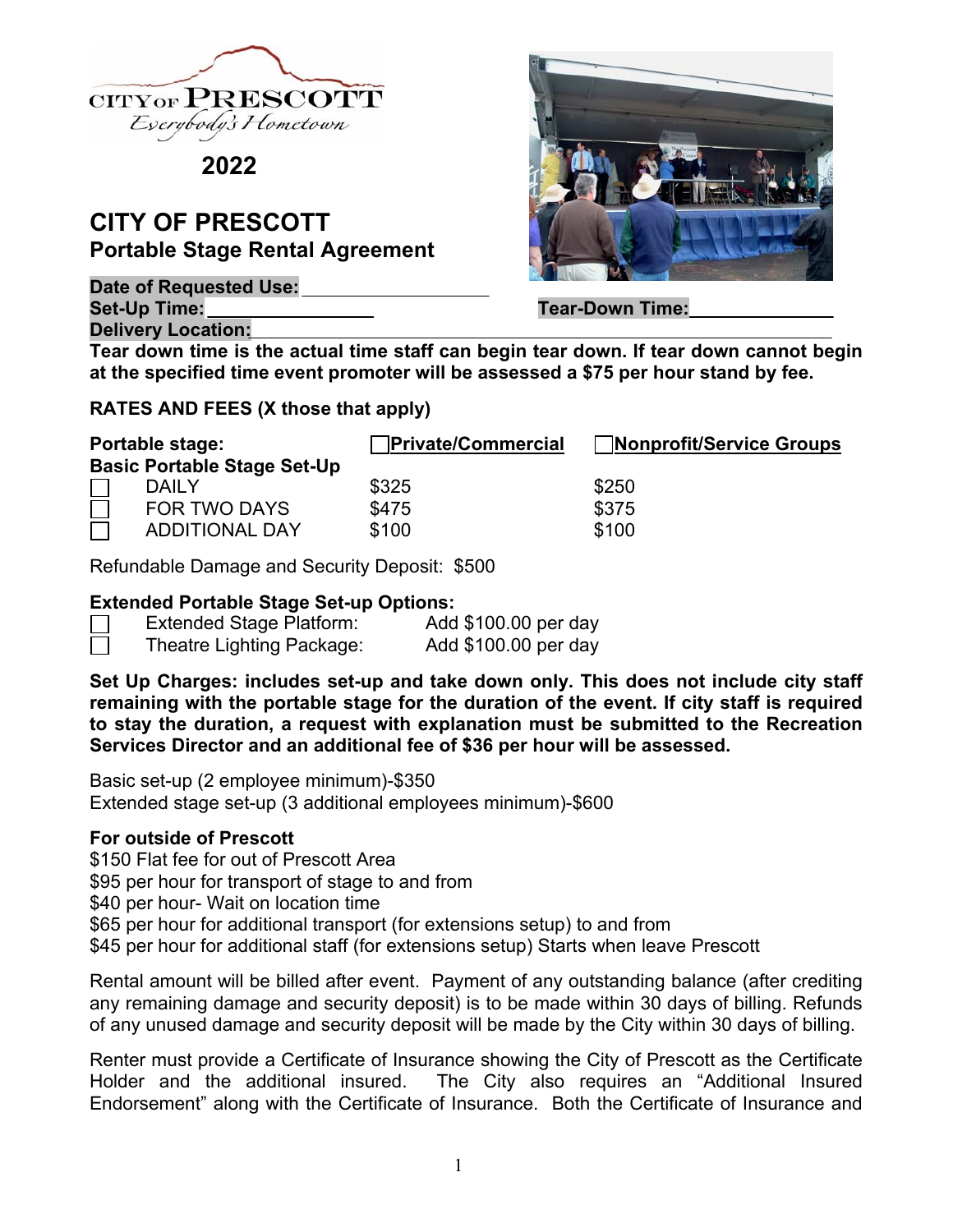the Additional Insured Endorsement must be provided at least two (2) weeks prior to the event. The person/organization listed on the certificate must be the applicant. Minimum limits are as follows:

 Public Liability: \$1,000,000.00 per occurrence \$2,000,000.00 aggregate Property Damage: \$100,000.00

**Damage and Security Deposit must is due upon request of the reservation. Failure to comply will result in cancellation of reservation**.

Cancellation must be received by Recreation Services Office at least one week prior to event for renter to receive full refund of damage, failure to notify the Recreation Services Office one week prior to cancellation will result in forfeiture of damage deposit.

**Please call 777-1552 for Portable stage availability or to request a formal application**. Recreation Services Staff will meet with the renter prior to event to approve set up location unless said event is a repeated event. At this time, Recreation Services Staff will advise the renter of any additional equipment that may be required.

In the event of scheduling conflicts, City of Prescott events have priority over any and all other events. Renter assumes responsibility and insurance coverage for the Portable stage at moment of drop-off until pick-up has been made by Recreation Services Staff. **If the event is scheduled to run past 11:00pm, said renter is required to provide overnight security for the portable stage up to the time City of Prescott retrieves the portable stage.** Renter is responsible for any and all damage which occurs to the Portable stage during the period of rental. NO DUCT TAPE, masking tape, nails, screws, staples, paint, or any other damaging material may be attached to the interior or exterior surface of the stage. Such damage will be assessed a fee and will result in forfeiture of the damage and security deposit equal to the damage. Hooks are provided for hanging banners. The City of Prescott logos on the interior of the open stage must be exposed at all times. Chairs, tables, music stands and other furnishings are not included in rental costs. The City is not responsible for items or equipment left on the Portable stage. Pre- and post-event inspections of the Portable stage will take place with both Recreation Services Staff and renter present.

**Renters must provide their own pre-approved power supply**. Power supply must be protected by a 50-amp breaker or fuse. City of Prescott will provide **one** 100-ft. cord, 2 spider boxes and 25 feet of cord protectors. The cord is to be plugged into no greater than 50-amp receptacle protected by breakers or fuses. Tampering with the Portable stage and/or equipment will result in forfeiture of \$500 of the damage and security deposit. City Staff will approve final portable stage set-up.

The Portable stage shall not be used in winds exceeding 30 mph, or in severe weather warnings or storms. If inclement weather cancels event, renter may receive pro-rated refund of rental fee; however, renter still must pay any staff costs. Refund schedule of charges is as follows:

| Weather prevents site delivery, event canceled      | 100% refund |
|-----------------------------------------------------|-------------|
| Site delivery accomplished, weather prevents set-up | 100% refund |
| Set-up completed, weather cancels event             | 75% refund  |

In the case of a rental of more than one day, pro-rated schedule of refunds will consider length of time in use vs. length of time of rental period.